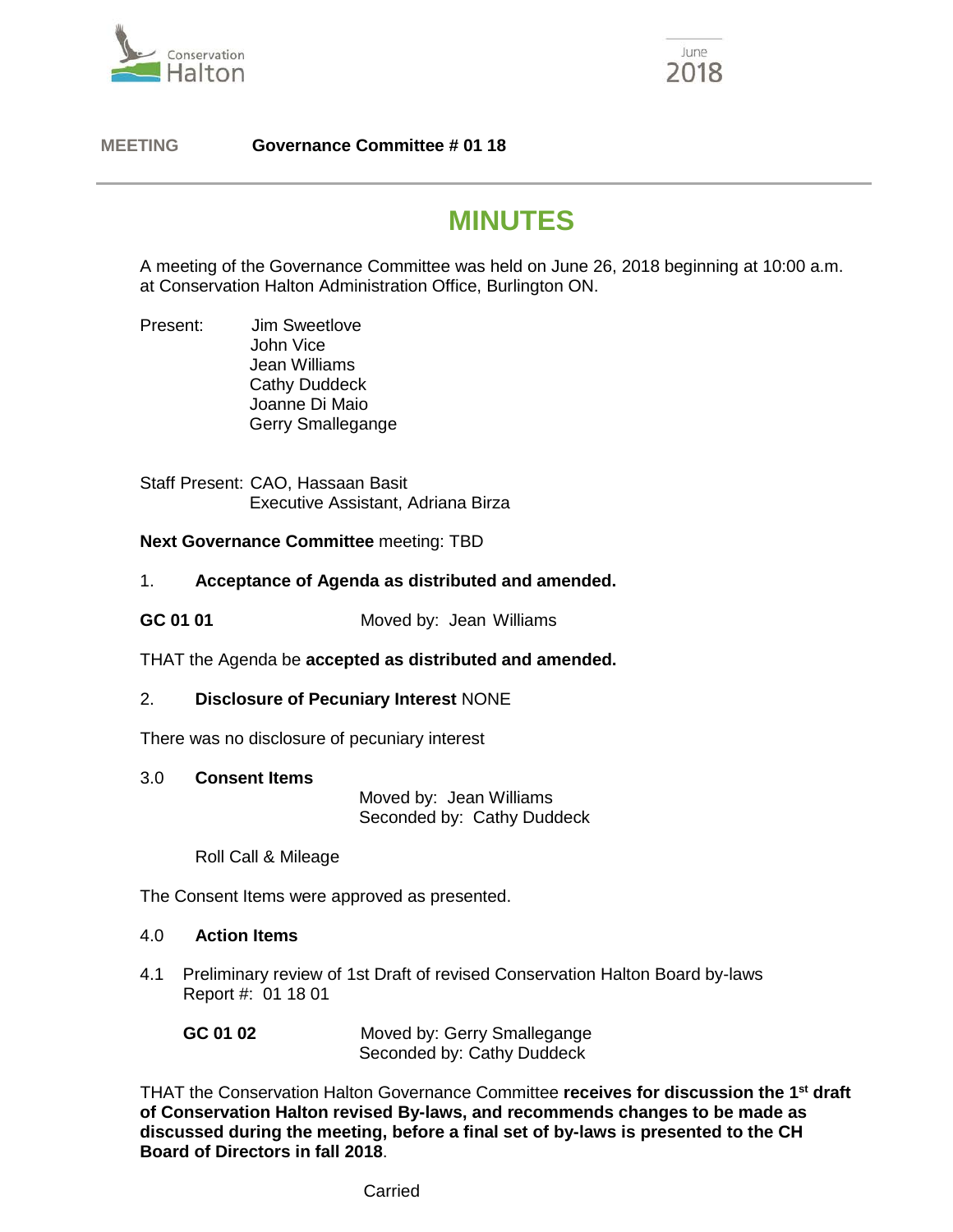



 4.2 New Board members to be appointed to Conservation Halton Board of Directors: Town of Milton and City of Hamilton Report #: 01 18 02

 **GC 01 03** Moved by: Jean Williams Seconded by: Cathy Duddeck

THAT the Conservation Halton Board of Directors **approve the membership entitlement for all participating municipalities effective for 2019 be based on the updated population statistics provided in the report;**

THAT the CAO/Secretary Treasurer be **authorized to advise the City of Hamilton that they will be entitled to three members on the Conservation Halton Board of Directors based on the revised apportionment, subject to the results of the judicial review of the Mining and Lands Commissioner decision requested by the City of Hamilton and effective for the inaugural meeting after the judicial review results;**

AND further that the CAO/Secretary Treasurer be **authorized to advise the Town of Milton that they will be entitled to four members on the Conservation Halton Board of Directors based on the Town of Milton population in the report.**

#### Carried

4.3 Proposed changes / updates to Board of Directors 2019 Workplan Report #: 01 18 03

**GC 01 03** Moved by: Cathy Duddeck Seconded by: Jim Sweetlove

THAT the Conservation Halton Governance Committee **recommends the approval of the 2019 Work Plan to the Board of Directors at the November Board meeting.**

And further, that the Conservation Halton Board of **Directors recommends the approval of 7 Board meetings of the Board of Directors in 2019.**

 **Proposed amendments** to Report #: 01 18 03

**Amendment 1:** Per diems to be increased from \$50 to \$75 / Board member / meeting starting in 2019.

**Amendment 2:** Elections for Chair and Vice- Chair of the Board of Directors to be held annually at the February Board meeting with the AGM / Inaugural meeting scheduled for April.

> Moved by: Cathy Duddeck Seconded by: Jim Sweetlove

Carried

### 5.0 **Other Business**

- 5.1 Staff to revise terms of reference for Committees to align with 2019 Workplan.
- 6.0 **Adjournment**
	- **GC 01 04** Moved by: Jean Williams

The Governance Committee **adjourned at 4 : 42 p.m.**